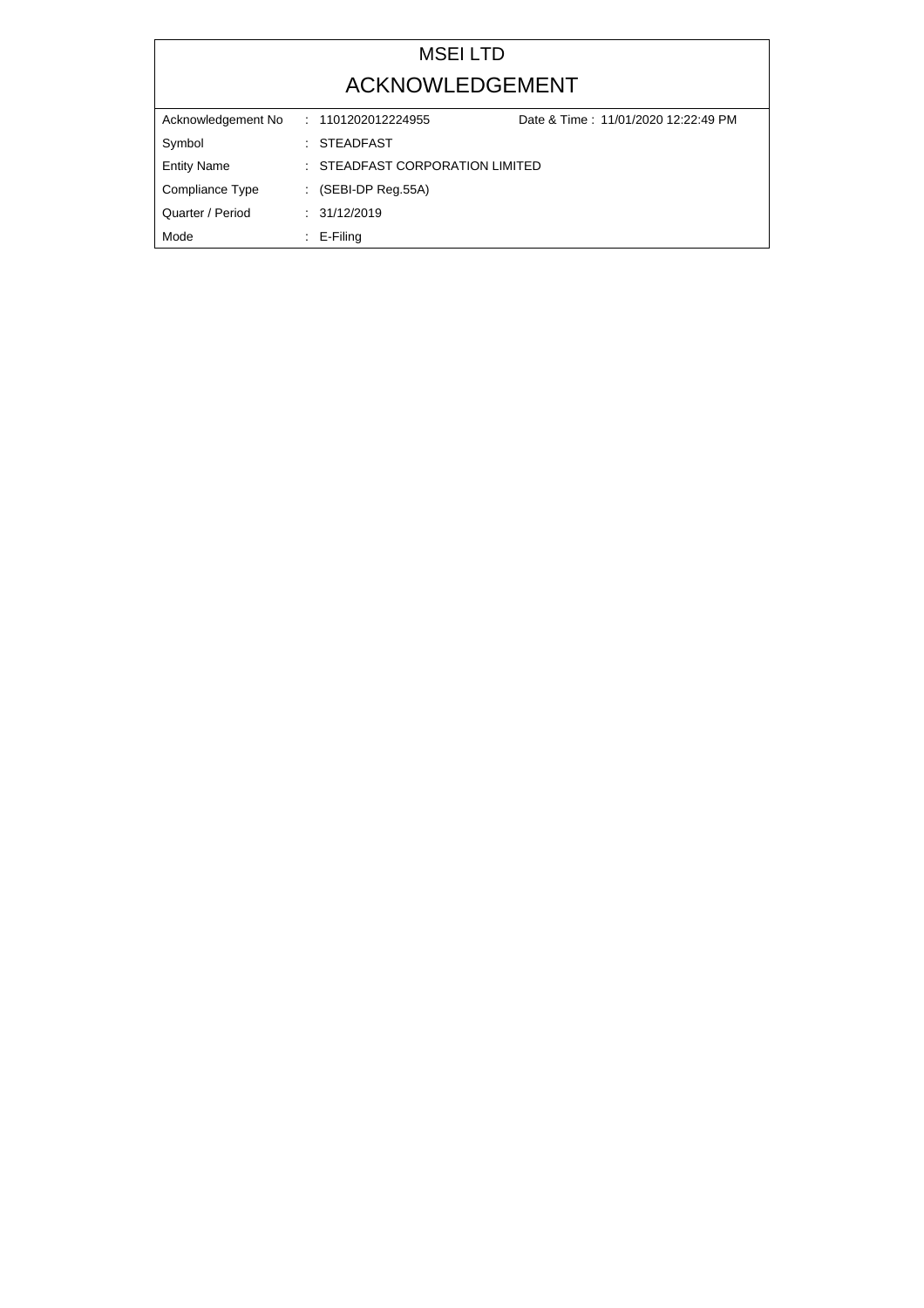

Plot No. 8-2-120/77/4, Road No.2, Banjara Hills Hyderabad, India - 500 934 Corporation Limited Phone No: +91 40 23559: E-mail: steadfastcorp@gmail.com CIN: L74999TG 1995PL C037139 www.steadfastcorp.in

Date: 11<sup>th</sup> January, 2020

To

### The Head - Listing & Compliance

Metropolitan Stock Exchange of India Ltd. (MSEI) Vibgyor Towers, 4th floor, Plot No C 62, G - Block, Opp. Trident Hotel, Bandrakurla Complex, Bandra (E), Mumbai — 400 098

Dear Sir/Madam,

#### Sub.-Reconciliation of Share capital Audit Report for the Quarter ended 31°' December, 2019 Ref:- SYMBOL: STEADFAST, ISIN: INEO89B01013 \*\*\*\*\*\*\*

With reference to subject cited above, we are herewith submit the Reconciliation of share capital audit report for the quarter ended  $31<sup>st</sup>$  December 2019 pursuant to Regulation 76 of SEBI (Depositories and Participants) Regulations, 2018.

Kindly take the same on record.

Thanking you,

## For STEADFAST CORPORATION LIMITED

2 Siniver Pero B. SRINIVASA RAO COMPANY SECRETARY & COMPLIANCE OFFICER

Enclosed: a/a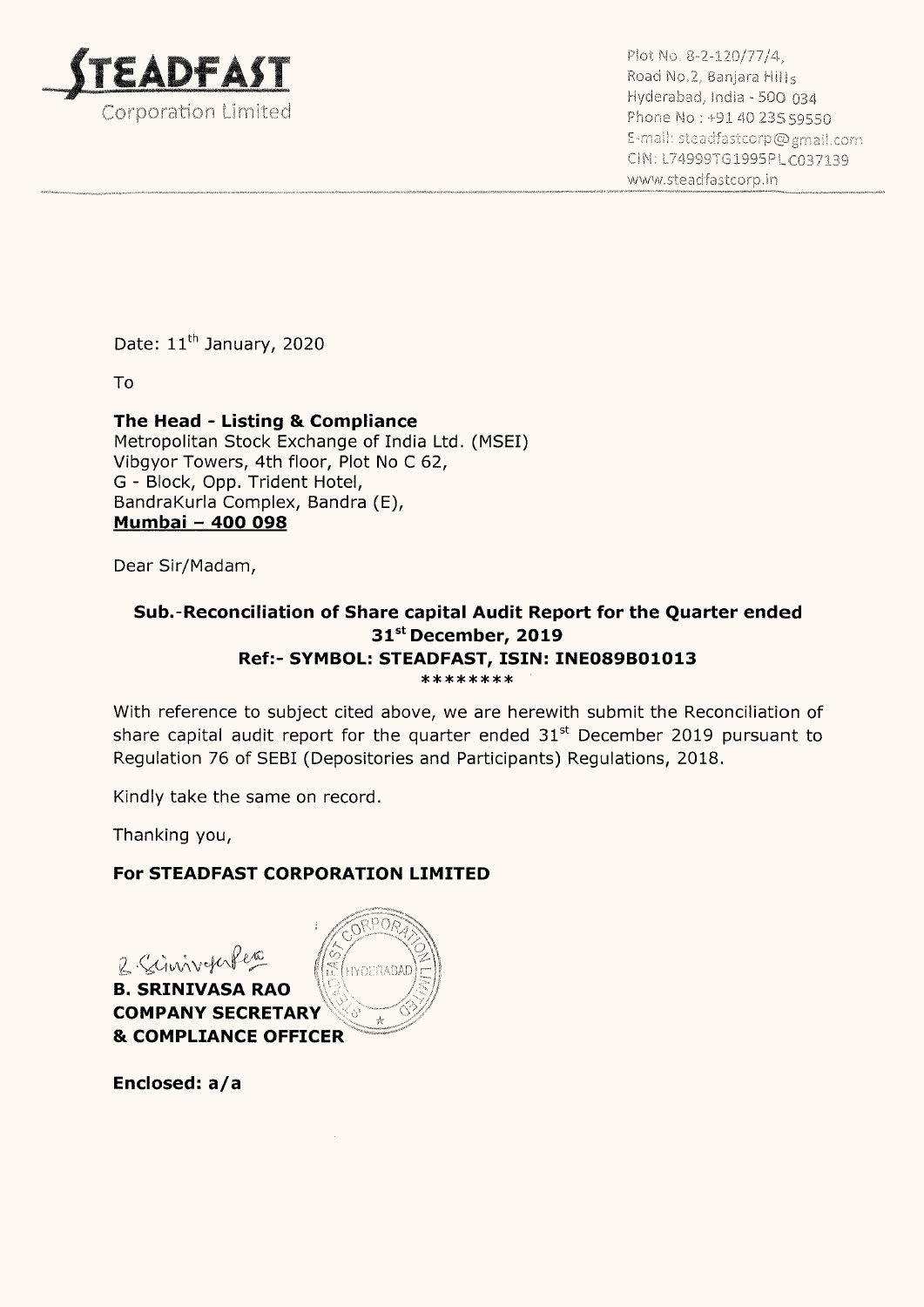

Raj Bhavan Road, Somajiguda,<br>Hyderabad - 500 082.<br>Office : 93923 69579<br>Mobile : 93923 99570<br>E-mail : bhaskararaoandco@gmail.com

#### RECONCILIATION OF SHARE CAPITAL AUDIT

|                   | <b>COMPANY SECRETARIES</b>          | <b>V. BHASKARA RAO &amp; CO.</b><br>RECONCILIATION OF SHARE CAPITAL AUDIT  |           |                                                                                        |                                     | 6-2-1085/B, Flat No. 105.<br>Badam Sohana Apartments,<br>Beside Dega Tower,<br>Hyderabad - 500 082.<br>Office: 93923 69579<br>Mobile: 93923 99570 | Raj Bhavan Road, Somajiguda,<br>E-mail: bhaskararaoandco@gmail.co                                   |  |
|-------------------|-------------------------------------|----------------------------------------------------------------------------|-----------|----------------------------------------------------------------------------------------|-------------------------------------|---------------------------------------------------------------------------------------------------------------------------------------------------|-----------------------------------------------------------------------------------------------------|--|
|                   |                                     |                                                                            |           |                                                                                        |                                     |                                                                                                                                                   |                                                                                                     |  |
| 1.                | For Period Ended                    |                                                                            |           | 31st December, 2019                                                                    |                                     |                                                                                                                                                   |                                                                                                     |  |
| <b>ISIN</b><br>2. |                                     |                                                                            |           | INE089B01013                                                                           |                                     |                                                                                                                                                   |                                                                                                     |  |
| 3. Face Value     |                                     |                                                                            |           | Rs. 10/-                                                                               |                                     |                                                                                                                                                   |                                                                                                     |  |
| 4.                | Name of the Company                 |                                                                            |           | <b>Steadfast Corporation Limited</b>                                                   |                                     |                                                                                                                                                   |                                                                                                     |  |
| 5.                | Registered Office Address           |                                                                            |           | Plot No.8-2-120/77/4, Opp. K.B.R. Park,                                                |                                     |                                                                                                                                                   |                                                                                                     |  |
|                   | 6. Correspondence Address           |                                                                            |           | Road No.2, Banjara Hills, Hyderabad-500 034<br>Plot No.8-2-120/77/4, Opp. K.B.R. Park, |                                     |                                                                                                                                                   |                                                                                                     |  |
|                   |                                     |                                                                            |           |                                                                                        |                                     |                                                                                                                                                   | Road No.2, Banjara Hills, Hyderabad-500 034                                                         |  |
| 7.                | Telephone No.                       |                                                                            |           | (040) 23559550                                                                         |                                     |                                                                                                                                                   |                                                                                                     |  |
| Fax Nos.          |                                     |                                                                            |           | (040) 23559550                                                                         |                                     |                                                                                                                                                   |                                                                                                     |  |
| 8.                | Email address                       |                                                                            |           | steadfastcorp@gmail.com                                                                |                                     |                                                                                                                                                   |                                                                                                     |  |
| 9.                |                                     | Names of the Stock Exchanges where<br>the company's securities are listed. |           | (MSEI)                                                                                 |                                     |                                                                                                                                                   | Metropolitan Stock Exchange of India Limited                                                        |  |
|                   |                                     |                                                                            |           |                                                                                        | <b>Number of Shares</b>             |                                                                                                                                                   | % of Total Issued<br>Capital                                                                        |  |
|                   | 10. Issued Capital                  |                                                                            |           |                                                                                        | 7131000                             |                                                                                                                                                   | 100.00                                                                                              |  |
|                   | 11. Listed Capital MSEI Limited     |                                                                            |           | 7131000                                                                                |                                     |                                                                                                                                                   | 100.00                                                                                              |  |
|                   |                                     | 12. Held in Dematerialization Form in CDSL                                 |           |                                                                                        | 1469196                             |                                                                                                                                                   | 20.603                                                                                              |  |
|                   |                                     | 13. Held in Dematerialization Form in NSDL                                 |           |                                                                                        | 5336481                             |                                                                                                                                                   | 74 835                                                                                              |  |
| 14. Physical      |                                     |                                                                            |           |                                                                                        | 325323                              |                                                                                                                                                   | 4.562                                                                                               |  |
|                   | 15. Total No. of Shares (12+13+14)  |                                                                            |           |                                                                                        | 7131000                             |                                                                                                                                                   | 100.00                                                                                              |  |
| the table below:  | 16. Reasons for Differences, if any |                                                                            |           |                                                                                        |                                     | <b>NIL</b>                                                                                                                                        | 7. Certifying the Details of Changes in Share Capital during the quarter under consideration as per |  |
| Partic<br>ulars   | No. of Shares                       | Applied/Not<br>Applied for<br>listing                                      | Exchanges | Listed on Stock<br>(Specify Names)                                                     | Whether<br>intimate<br>d to<br>CDSL | Whether<br>intimated<br>to NSDL                                                                                                                   | In Prin. Appr.<br>Pending for<br>SE (Specify<br>Names)                                              |  |

| 6.<br>Correspondence Address<br>Plot No.8-2-120/77/4, Opp. K.B.R. Park,<br>Road No.2, Banjara Hills, Hyderabad-500 034<br>7.<br>Telephone No.<br>(040) 23559550<br>Fax Nos.<br>(040) 23559550<br>Email address<br>8.<br>steadfastcorp@gmail.com<br>9.<br>Names of the Stock Exchanges where<br>Metropolitan Stock Exchange of India Limited<br>the company's securities are listed.<br>(MSEI)<br>% of Total Issued<br><b>Number of Shares</b><br>Capital<br>7131000<br>10. Issued Capital<br>11. Listed Capital MSEI Limited<br>7131000<br>1469196<br>12. Held in Dematerialization Form in CDSL<br>5336481<br>13. Held in Dematerialization Form in NSDL<br>325323<br>14. Physical<br>15. Total No. of Shares (12+13+14)<br>7131000<br>16. Reasons for Differences, if any<br><b>NIL</b><br>7. Certifying the Details of Changes in Share Capital during the quarter under consideration as per<br>the table below:<br>No. of Shares<br>Applied/Not<br>Listed on Stock<br>Whether<br>Whether<br>In Prin. Appr.<br>ulars<br>Applied for<br>Exchanges<br>intimate<br>intimated<br>Pending for<br>listing<br>(Specify Names)<br>d to<br>to NSDL<br>SE (Specify<br>CDSL<br>Names)<br><b>NA</b><br><b>NA</b><br>$-NA-$ |        | 5. Registered Office Address |  |  |  | Plot No.8-2-120/77/4, Opp. K.B.R. Park. |  | Road No.2, Banjara Hills, Hyderabad-500 034 |
|--------------------------------------------------------------------------------------------------------------------------------------------------------------------------------------------------------------------------------------------------------------------------------------------------------------------------------------------------------------------------------------------------------------------------------------------------------------------------------------------------------------------------------------------------------------------------------------------------------------------------------------------------------------------------------------------------------------------------------------------------------------------------------------------------------------------------------------------------------------------------------------------------------------------------------------------------------------------------------------------------------------------------------------------------------------------------------------------------------------------------------------------------------------------------------------------------------------------|--------|------------------------------|--|--|--|-----------------------------------------|--|---------------------------------------------|
|                                                                                                                                                                                                                                                                                                                                                                                                                                                                                                                                                                                                                                                                                                                                                                                                                                                                                                                                                                                                                                                                                                                                                                                                                    |        |                              |  |  |  |                                         |  |                                             |
|                                                                                                                                                                                                                                                                                                                                                                                                                                                                                                                                                                                                                                                                                                                                                                                                                                                                                                                                                                                                                                                                                                                                                                                                                    |        |                              |  |  |  |                                         |  |                                             |
|                                                                                                                                                                                                                                                                                                                                                                                                                                                                                                                                                                                                                                                                                                                                                                                                                                                                                                                                                                                                                                                                                                                                                                                                                    |        |                              |  |  |  |                                         |  |                                             |
|                                                                                                                                                                                                                                                                                                                                                                                                                                                                                                                                                                                                                                                                                                                                                                                                                                                                                                                                                                                                                                                                                                                                                                                                                    |        |                              |  |  |  |                                         |  |                                             |
|                                                                                                                                                                                                                                                                                                                                                                                                                                                                                                                                                                                                                                                                                                                                                                                                                                                                                                                                                                                                                                                                                                                                                                                                                    |        |                              |  |  |  |                                         |  |                                             |
|                                                                                                                                                                                                                                                                                                                                                                                                                                                                                                                                                                                                                                                                                                                                                                                                                                                                                                                                                                                                                                                                                                                                                                                                                    |        |                              |  |  |  |                                         |  | 100.00                                      |
|                                                                                                                                                                                                                                                                                                                                                                                                                                                                                                                                                                                                                                                                                                                                                                                                                                                                                                                                                                                                                                                                                                                                                                                                                    |        |                              |  |  |  |                                         |  | 100.00                                      |
|                                                                                                                                                                                                                                                                                                                                                                                                                                                                                                                                                                                                                                                                                                                                                                                                                                                                                                                                                                                                                                                                                                                                                                                                                    |        |                              |  |  |  |                                         |  | 20.603                                      |
|                                                                                                                                                                                                                                                                                                                                                                                                                                                                                                                                                                                                                                                                                                                                                                                                                                                                                                                                                                                                                                                                                                                                                                                                                    |        |                              |  |  |  |                                         |  | 74 835                                      |
|                                                                                                                                                                                                                                                                                                                                                                                                                                                                                                                                                                                                                                                                                                                                                                                                                                                                                                                                                                                                                                                                                                                                                                                                                    |        |                              |  |  |  |                                         |  | 4.562                                       |
|                                                                                                                                                                                                                                                                                                                                                                                                                                                                                                                                                                                                                                                                                                                                                                                                                                                                                                                                                                                                                                                                                                                                                                                                                    |        |                              |  |  |  |                                         |  | 100.00                                      |
|                                                                                                                                                                                                                                                                                                                                                                                                                                                                                                                                                                                                                                                                                                                                                                                                                                                                                                                                                                                                                                                                                                                                                                                                                    |        |                              |  |  |  |                                         |  |                                             |
|                                                                                                                                                                                                                                                                                                                                                                                                                                                                                                                                                                                                                                                                                                                                                                                                                                                                                                                                                                                                                                                                                                                                                                                                                    |        |                              |  |  |  |                                         |  |                                             |
|                                                                                                                                                                                                                                                                                                                                                                                                                                                                                                                                                                                                                                                                                                                                                                                                                                                                                                                                                                                                                                                                                                                                                                                                                    | Partic |                              |  |  |  |                                         |  |                                             |
|                                                                                                                                                                                                                                                                                                                                                                                                                                                                                                                                                                                                                                                                                                                                                                                                                                                                                                                                                                                                                                                                                                                                                                                                                    |        |                              |  |  |  |                                         |  |                                             |

| Partic.<br>ulars | No. of Shares | Applied for<br>listing | Applied/Not Listed on Stock<br>Exchanges<br>(Specify Names) | Whether<br>intimate<br>d to<br>CDSL | intimated<br>to NSDL | Whether In Prin. Appr.<br>Pending for<br>SE (Specify<br>Names) |
|------------------|---------------|------------------------|-------------------------------------------------------------|-------------------------------------|----------------------|----------------------------------------------------------------|
|                  | <b>NA</b>     |                        |                                                             | <b>NA</b>                           |                      | $-NA-$                                                         |

18. Register of Members is Updated (Yes / No) Yes<br>
If not, updated up to which date NA<br>
19. Reference of previous quarter with regard to excess dematerialized shares, if any  $N_A$